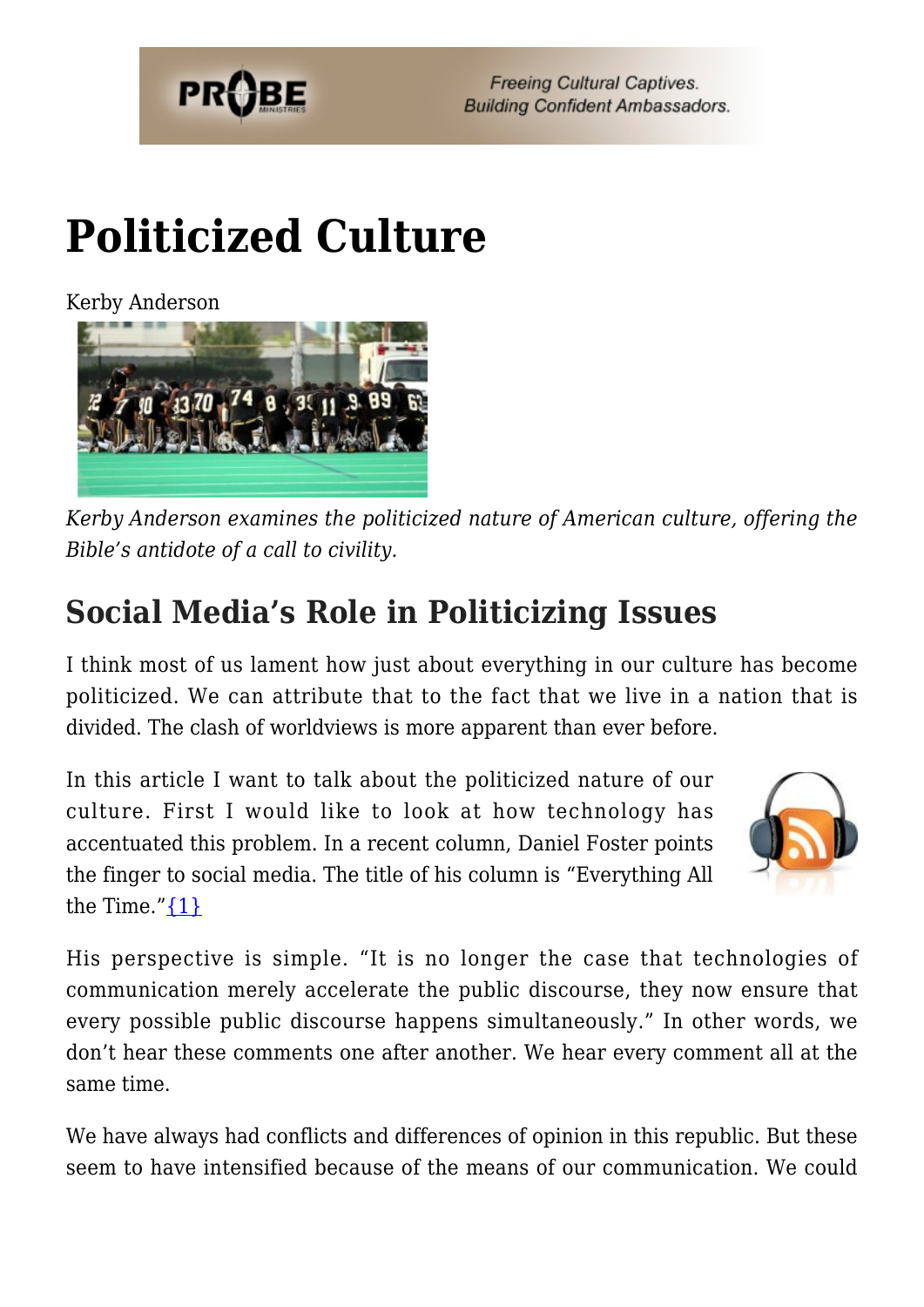

work through our differences "at a pace consistent with social cohesion." Now we "get a no-holds-barred battle royale in which all things are always at stake."

Football and the national anthem provide a good example. We were told that Colin Kaepernick did not have a job in the NFL because he was either: (a) a terrible quarterback, or (b) was being blackballed by the NFL owners.

Foster argues that the truth was obviously in between: he is a middling NFL talent who might have the job if he didn't come with so much baggage.

Of course, the discussion quickly moved beyond him to many of the other NFL players that decided to kneel during the national anthem. Either they were presented as saints or traitors. Soon the protests became something else: a referendum on America. Lost in all of that was the reason for the actions of the football players.

The tackle for the Pittsburg Steelers (Alejandro Villanueva) decided to stand for the national anthem with his hand on his heart. As an ex-Army Ranger, he could do nothing less. Yet, he was made a hero by many and criticized by others.

He wasn't trying to make a statement, and I don't think he was trying to defy his coach and teammates. He was merely trying to do what he thought was right. He was distressed with how he was being portrayed in the media by both people who approved of his actions and by those who disapproved. He was merely trying to do what he thought was right before playing the game of football.

In this world of new media, everyone's opinion is available simultaneously. And the most strident opinions are often given more attention because they are the more extreme. There is little time to digest them and evaluate them because they are coming fast and furious.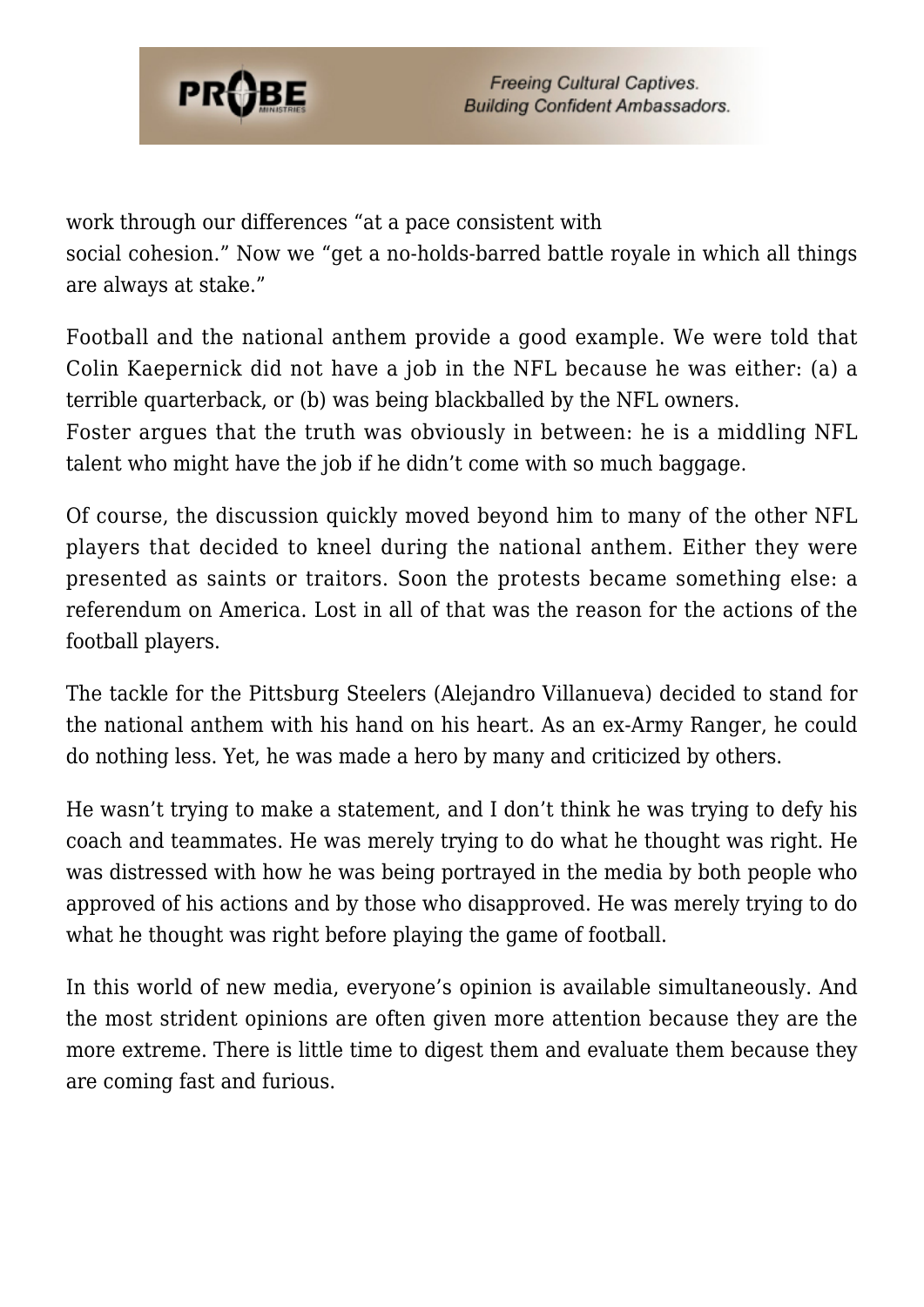

#### **Politicizing Sport and Education**

An NFL player kneeling during the national anthem isn't the only place where we see a politicized culture.

For example, the controversy over the NFL players seemed to be dying down until President Donald Trump intensified the debate with his speeches and tweets. But politics in sports began long before he became president.

ESPN has been losing viewers, in part, because it has become much more political. Sports journalist Clay Travis put it this way: "Middle America wants to pop a beer and listen to sports talk, they don't want to be lectured about why Caitlyn Jenner is a hero, Michael Sam in the new Jackie Robinson of sports, and Colin Kaepernick is the Rosa Parks of football."

In fact, a recent survey validates his conclusions. "The study aggregated 43 different media markets to see the political leanings of ESPN consumers in those markets." $\{2\}$  The study found that Republicans were

fleeing ESPN in droves. In the last year, the ESPN audience became 5 percent less Republican and ESPN 2 actually became 10 percent less Republican. The biggest partisan shift happened on ESPN News, whose audience became 36 percent less Republican.

Last week the editors at the *Wall Street Journal* explained why we need some areas of our life that are not dominated by political thought. "Healthy democracies have ample room for politics but leave a larger space for civil society and culture that unites more than divides. With the politicization of the National Football League and the national anthem, the Divided States of America are exhibiting a very unhealthy level of polarization and mistrust." $\{3\}$ 

Politics has also been a part of education, especially higher education, for some time. Political correctness led to attempts to prevent certain professors from gaining tenure and kept certain speakers from even being allowed to speak on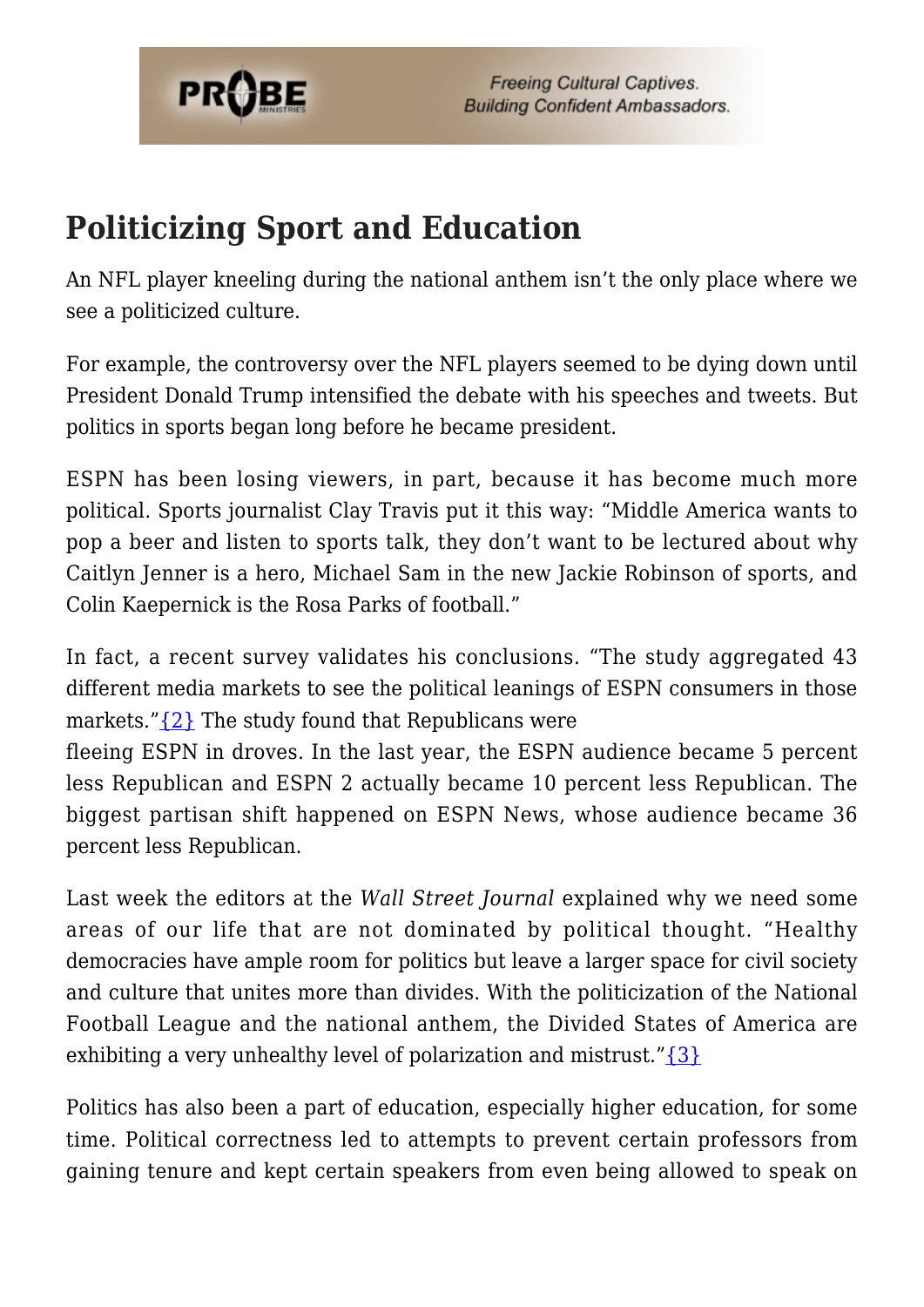

campus. Universities may say they believe in free speech, but I think we all know that certain religious views and political views are essentially banned from the academy.

Politics has now become part of the business world. Just like on college campuses, we see that certain social and political views are not allowed in the corporate world. Just ask employees at Google and Mozilla who lost their jobs because one wrote a memo about gender and diversity and the other gave a donation to support traditional marriage. No wonder America is so polarized. Nearly everything in our world has become political.

This politicized political environment has moved into nearly every area of life, including the military.

### **Politicizing the Military**

The military might be one arena that you could assume would not be politicized. Unfortunately, we have seen how even the military has been affected by the political environment we find ourselves in today.

We have some examples during the 2016 presidential campaign. Candidate Trump seemed to question the heroism of Senator John McCain when he said, "I like people that weren't captured." Trump also belittled the Khan family who criticized him at the Democratic Convention. His approval ratings dropped significantly due to his critical comments about that Gold Star family.

More recently, we have seen the controversy that erupted when a Gold Star wife and a member of Congress complained about the way President Trump talked on the phone to her about the loss of her son. Before it was over, you had the media, members of Congress, and key figures in the Trump administration making comments and charges about what was supposed to be a desire to console a mother who lost her son.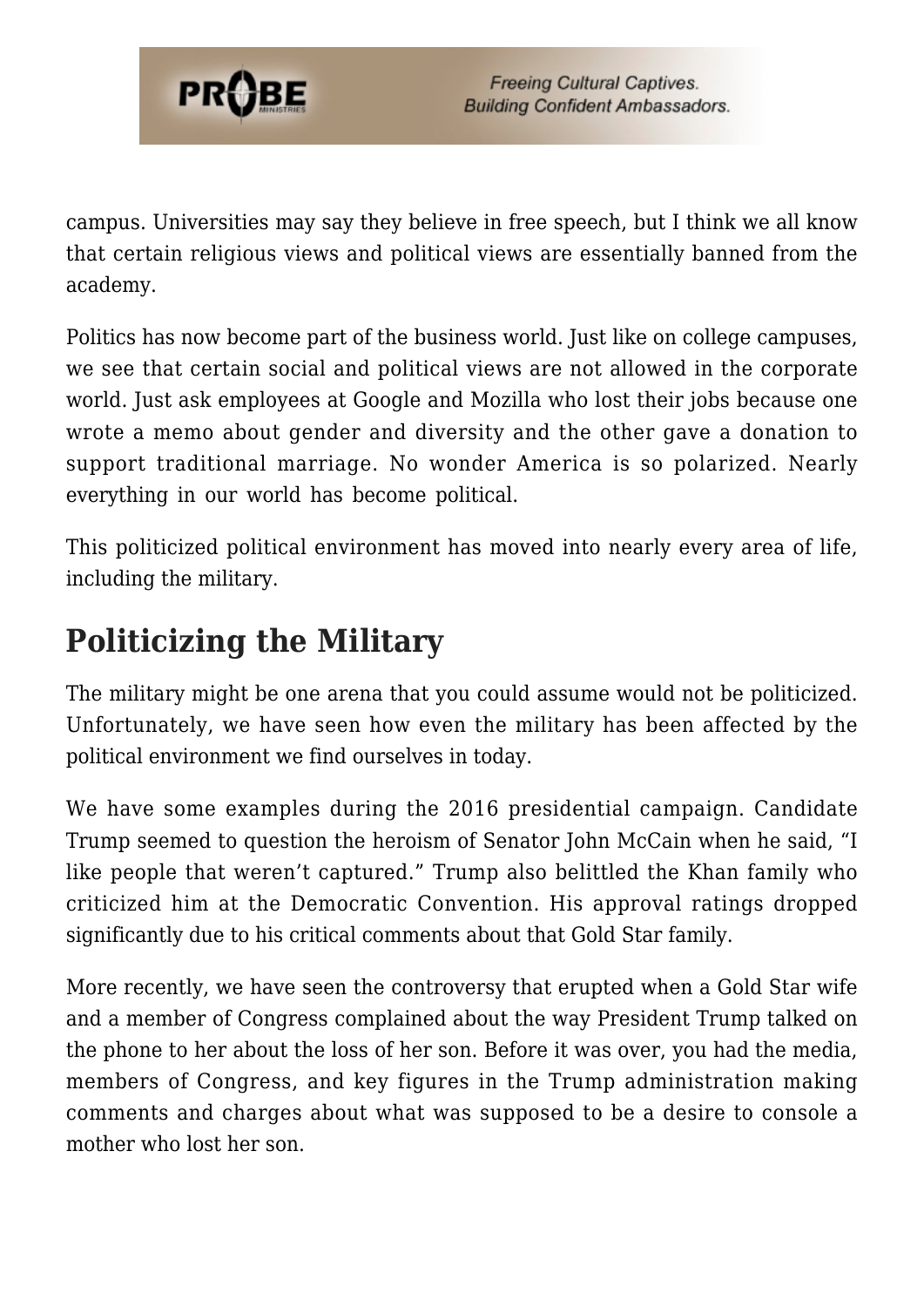

In a recent column, Ben Shapiro reminds us that when we politicize a sacred space in our culture it is a serious problem.  $\{4\}$  He believes it is serious "because no culture can exist without certain cultural capital—trust—and that trust exists only when there are certain spaces in which we can assume agreement without having to ask."

When there is shared agreement, there is communication and less friction. If every issue becomes contentious, then the chances for miscommunication increase. Also the cost of transactions increases dramatically.

One of the cultural taboos (until recently) have been the politicization of Gold Star families. Their loved ones have paid the ultimate sacrifice, and they certainly deserve to be left alone to grieve and rebuild their lives. They should not be at the center of politicized statements.

President George W. Bush provides a good example of how to respond. You might remember that he was the target of a Gold Star mother by the name of Cindy Sheehan. Instead of opposing her or reacting to her, he allowed her to make harsh political statements and did not respond.

It is worth remembering she alleged that Bush went to war for oil. She even said that Bush sent her son to die to make his oil friends rich. She even camped out near his home in Crawford, Texas to protest him. He showed character and restraint.

Perhaps there is a lesson for us to learn. In this politicized environment, we need to be peacemakers as people of integrity and civility. We should practice restraint because it is often better to turn the other cheek. Sometimes it is better not to respond or retaliate. After all, that is what is what the Bible tells us to do.

# **Philosophical and Spiritual Roots of Politicizing**

Why has nearly everything in society become politicized? We have talked about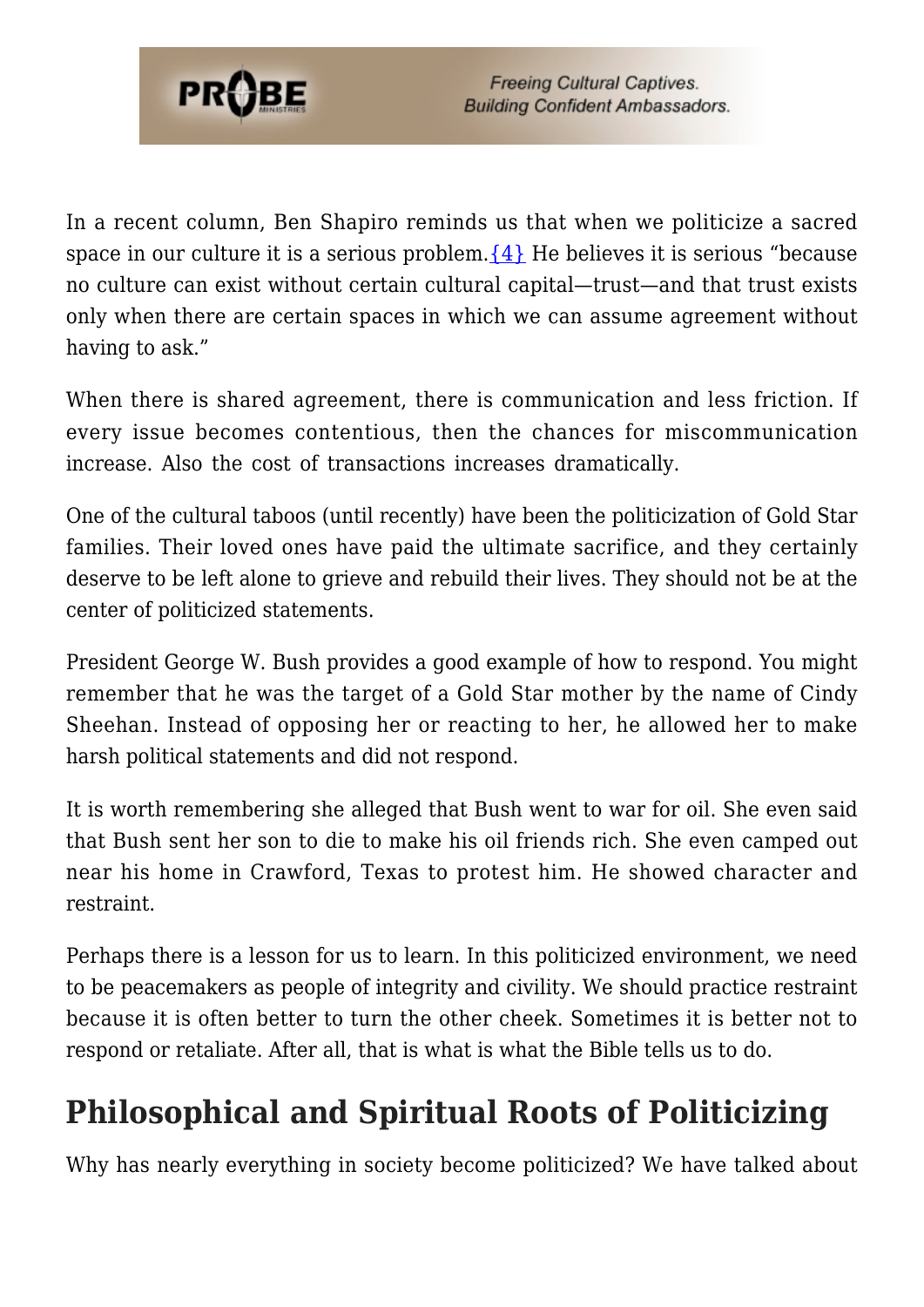

the role of social media and other cultural factors. Today I would like to look at the philosophical and spiritual reasons.

What we are seeing in our society can also be seen in Western civilization. It is the loss of civility. The two words share the same etymology. The root word means to be "a member of the household." Just as there are certain rules that allow family members to live peacefully within a household, so there are rules of civility that allow us to live peacefully within a society. Those rules have collapsed in the  $21<sup>st</sup>$  century.

How can we summarize the principles of civility? I believe Jesus simply expressed the goal of civility when he taught that "You shall love your neighbor as yourself" (Matthew 22:39). If we truly love our neighbors, then we should be governed by moral standards that express concern for others and limit our own freedom.

Perhaps that is why civility is on the decline. More and more people live for themselves and do not feel they are morally accountable to anyone (even God) for their actions or behavior. We live in a world of selfishness and narcissism and we aren't about to let anyone limit our freedom to be ourselves.

Civility also acknowledges the value of another person. Politeness and manners are not merely to make social life easier. We are to treat each other with respect and afford them the dignity they deserve as people created in the image of God. It is improper not to treat them with the dignity they deserve.

Again, this may help answer why civility is on the decline and political divisions seem to be growing. An increasing majority in our society no longer believes in moral absolutes. A significant number do not believe in God and therefore do not believe we are created in God's image. The moral restraints that existed in the past are loosed. As this crisis of morality and theology unfolds, so does barbarism and decadence. Civility is what is lost from society.

If this is so, then the rise of rudeness and incivility cannot be easily altered. Miss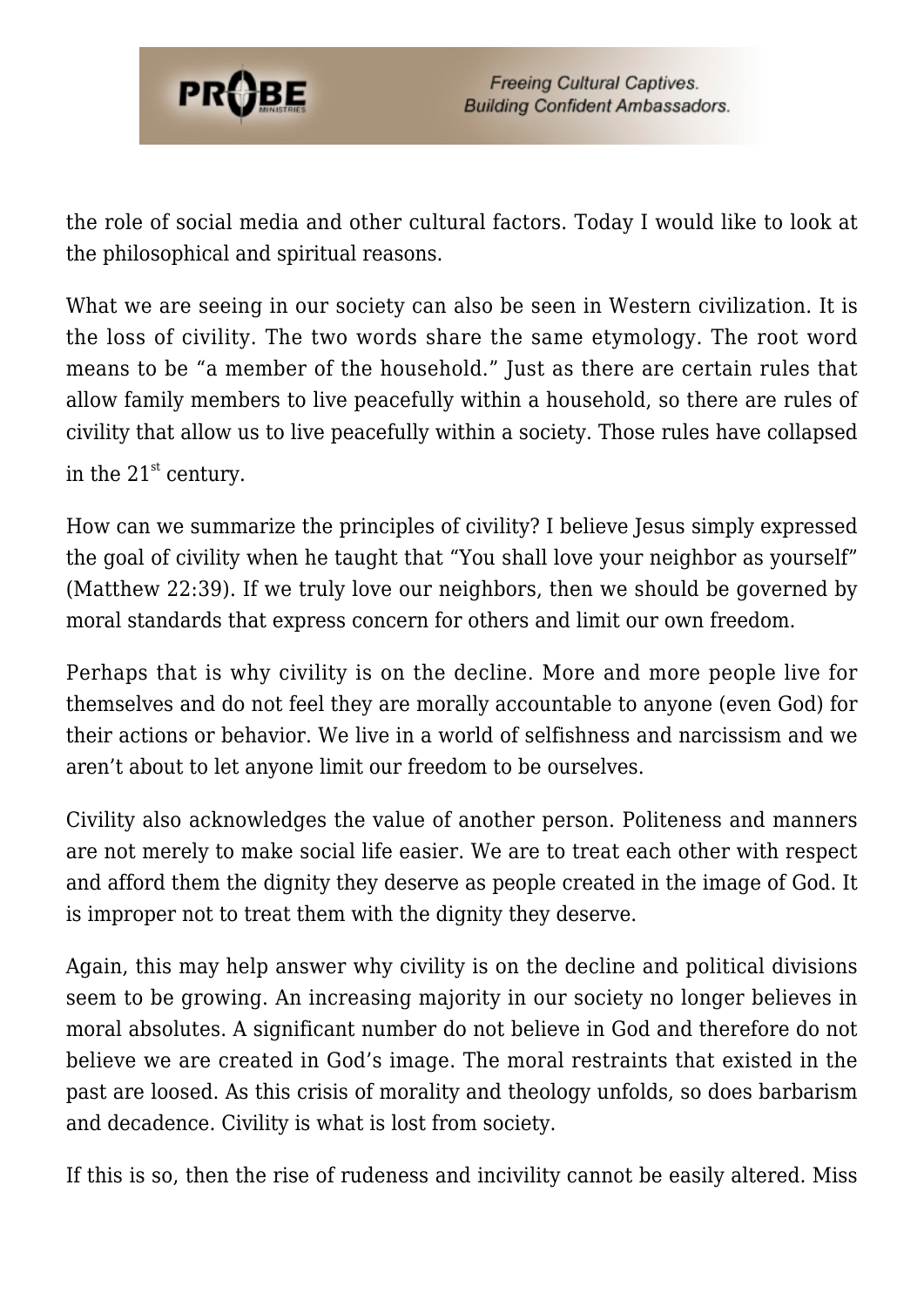

Manners and others have written books about how our nation can regain its civility. But if the crisis is greater than a lack of anners (and I believe that it is), its solution must be found in a greater social change than merely teaching manners or character.

Ultimately, a return to civility must flow out of a moral and religious change. And I believe Christians should lead the way by exemplary behavior. In essence, Christians must be the best citizens and the best examples of civility in society.

#### **The Bible's Antidote**

Let's turn from the loss of civility and the subsequent rise in a politicized culture to what the Bible has to say about this idea of a civil discourse.

At the heart of civility is the biblical command to love your neighbor as yourself. While it is relatively easy to love people who are your friends or people who are nice to you, the real test of Christian love comes when we are with strangers or with people who are not civil to you. When we find ourselves being criticized in social media or face to face, we shouldstill treat these critics with dignity and respect even if they are not civil to us. Even if they are not gracious toward us, we should not repay them with incivility.

Our duty to be civil to others should not depend on whether we like them or agree with their moral or political perspectives. They may be disagreeable, and we are free to disagree with them, but we should do so by giving grace. Often such a gentle response can change a discussion or dialogue. Proverbs 15:1 reminds us that "A gentle answer turns away wrath."

Civility also demands that we not retaliate. The Apostle Paul teaches in Romans (12:9, 14, 21) we are to "Abhor what is evil; hold fast to what is good." Paul goes on to say that we should "Bless those who persecute you; bless and do not curse them." Finally, he concludes, "Do not be overcome by evil, but overcome evil with good."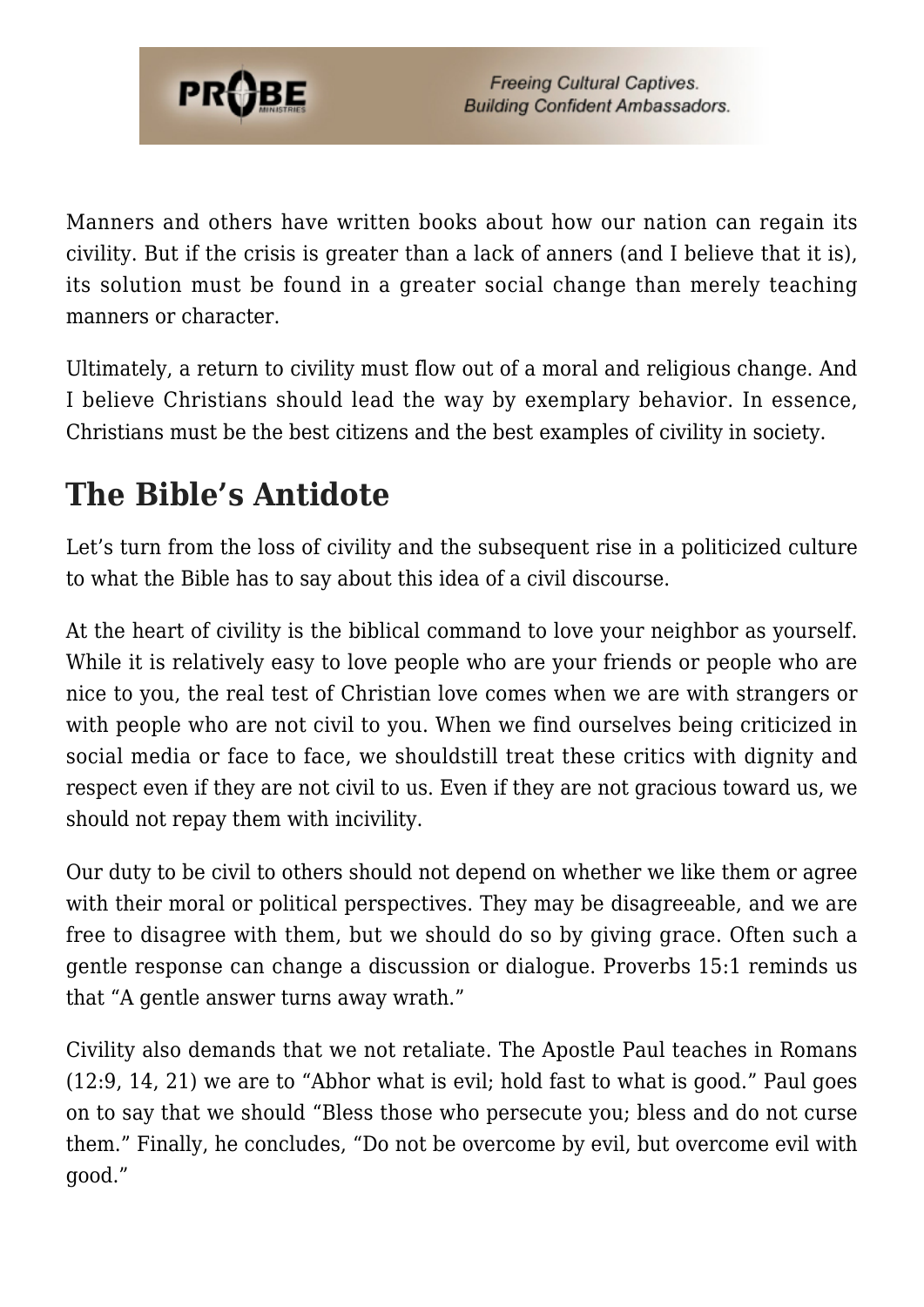

Civility also requires humility. A civil person acknowledges that he or she does not possess all wisdom and knowledge. Therefore, one should listen to others and consider the possibility that they might be right and that

he is wrong. Philippians 2:3 says, "Do nothing from selfishness or empty conceit, but with humility of mind let each of you regard one another as more important than himself."

Civility also requires that we watch what we say. The Bible clearly warns us of the danger of the tongue in James 3:5-8. We should watch what we say and what we write.

We should work to cleanse our language of harsh, critical, and condemning words. We should rid ourselves of nasty and vulgar language. Ephesians 4:29 says, "Let no unwholesome word proceed from your mouth, but only such a word as is good for edification according to the need of the moment, that it may give grace to those who hear."

In summary, we should be a positive example as we engage the world. We should do so with courage, compassion, character, and civility.

#### **Notes**

<span id="page-7-0"></span>1. Daniel Foster, "Everything All the Time," *National Review*, 16 October 2017, [www.nationalreview.com/magazine/2017-10-15-2050/everything-all-time.](https://www.nationalreview.com/magazine/2017-10-15-2050/everything-all-time)

<span id="page-7-1"></span>2. "Shocking Study Reveals Just How Liberal ESPN Has Become," The Daily Caller, 24 May, 2017, [dailycaller.com/2017/05/24/shocking-study-reveals-just](http://dailycaller.com/2017/05/24/shocking-study-reveals-just-how-more-liberal-espn-has-become/)[how-more-liberal-espn-has-become/](http://dailycaller.com/2017/05/24/shocking-study-reveals-just-how-more-liberal-espn-has-become/)

<span id="page-7-2"></span>3. "The Politicization of Everything," *Wall Street Journal*, 24 September 2017, [www.wsj.com/articles/the-politicization-of-everything-1506291118.](https://www.wsj.com/articles/the-politicization-of-everything-1506291118)

<span id="page-7-3"></span>4. Ben Shapiro, "Gold Star Families Are Sacrosanct," *National Review*, 24 October 2017,

[www.nationalreview.com/article/453028/honoring-gold-star-families-protecting-in](http://www.nationalreview.com/article/453028/honoring-gold-star-families-protecting-innocents-some-things-must-remain-sacred) [nocents-some-things-must-remain-sacred](http://www.nationalreview.com/article/453028/honoring-gold-star-families-protecting-innocents-some-things-must-remain-sacred)